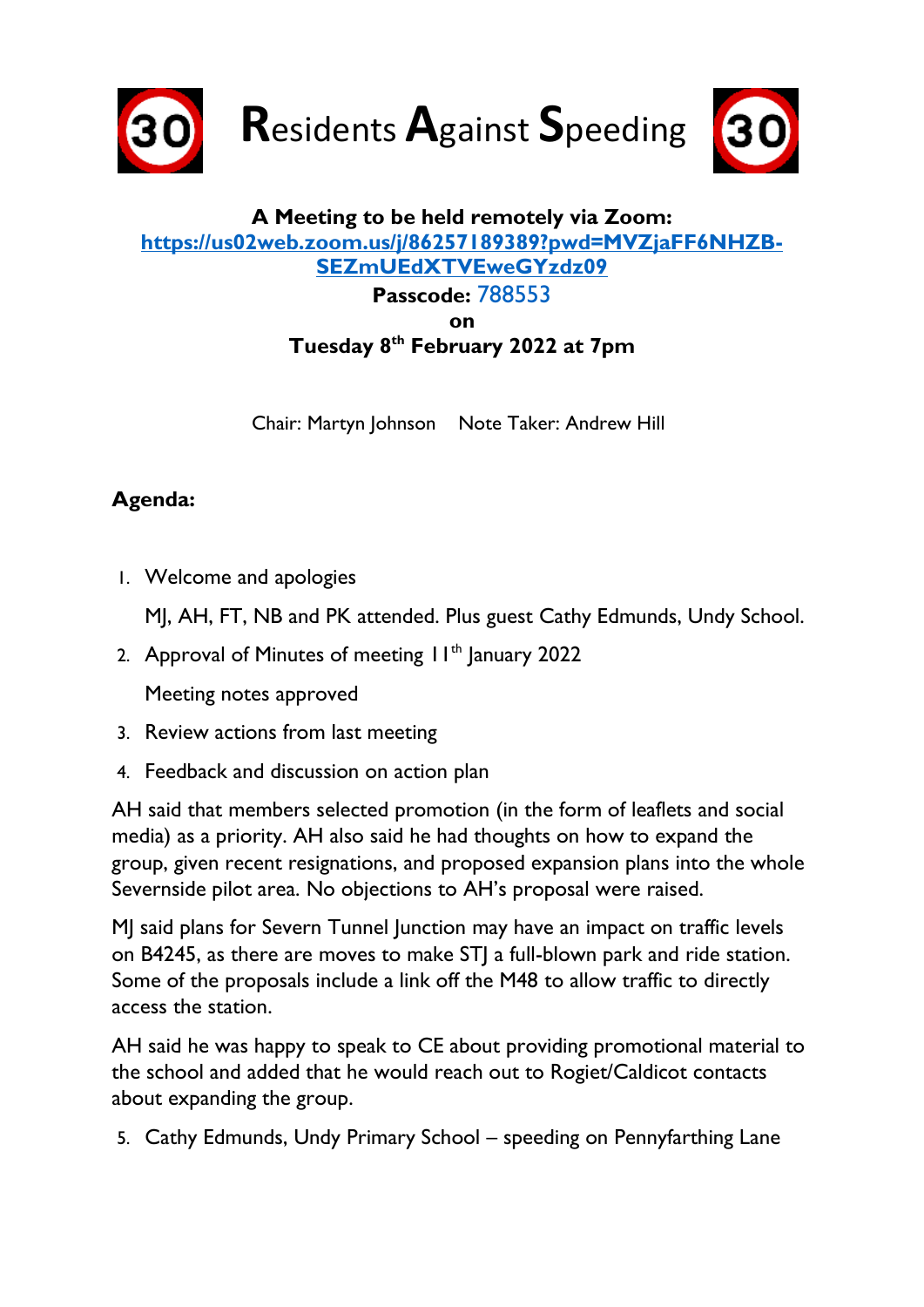CE said that the school had supported the work of the speeding group and had taken part in competitions etc.

Speeding is regularly raised in school newsletters and parents encouraged to raise issues with speeding with MCC.

Police have provided some support, but local resources are stretched across 5 schools.

Some children are part of a Heddlu Bach group and patrol the area outside the school to highlight dangerous parking and give 'tickets' to parents who park dangerously.

CE said the parking along Pennyfarthing Lane at start and end of school had exacerbated the speeding problems.

Children have identified options to control parking/speeding, including a drop-off zone for parents. School is keen to speak to organisations about their ideas.

FT has said she is happy to bring concerns to the attention of highways officers, who will be able to speak to the children directly about their ideas.

But FT said she has not had parents raising the issue with her.

Pennyfarthing Lane is also going to be in the 20mph limit pilot.

CE said the children were hoping to create a stop-start animation to raise the parking/speeding issue with parents. CE said the children would be happy to support the work of the group.

NB said that the problems with speeding on Pennyfarthing Lane outside the school is historic

AH said that it would be great for the group to work with the school children to raise awareness of the speed issue.

CE said that members of the group were welcome to attend meetings at the school and it would be great if FT were able to organise visits from local police.

AH and FT volunteered to attend meetings and work with children.

FT asked if there was an opportunity to involve Newport East Assembly Member John Griffiths and to see if he would address the children or organise a visit to the Senedd for them.

CE to email AH with details of the next meeting of the children's group.